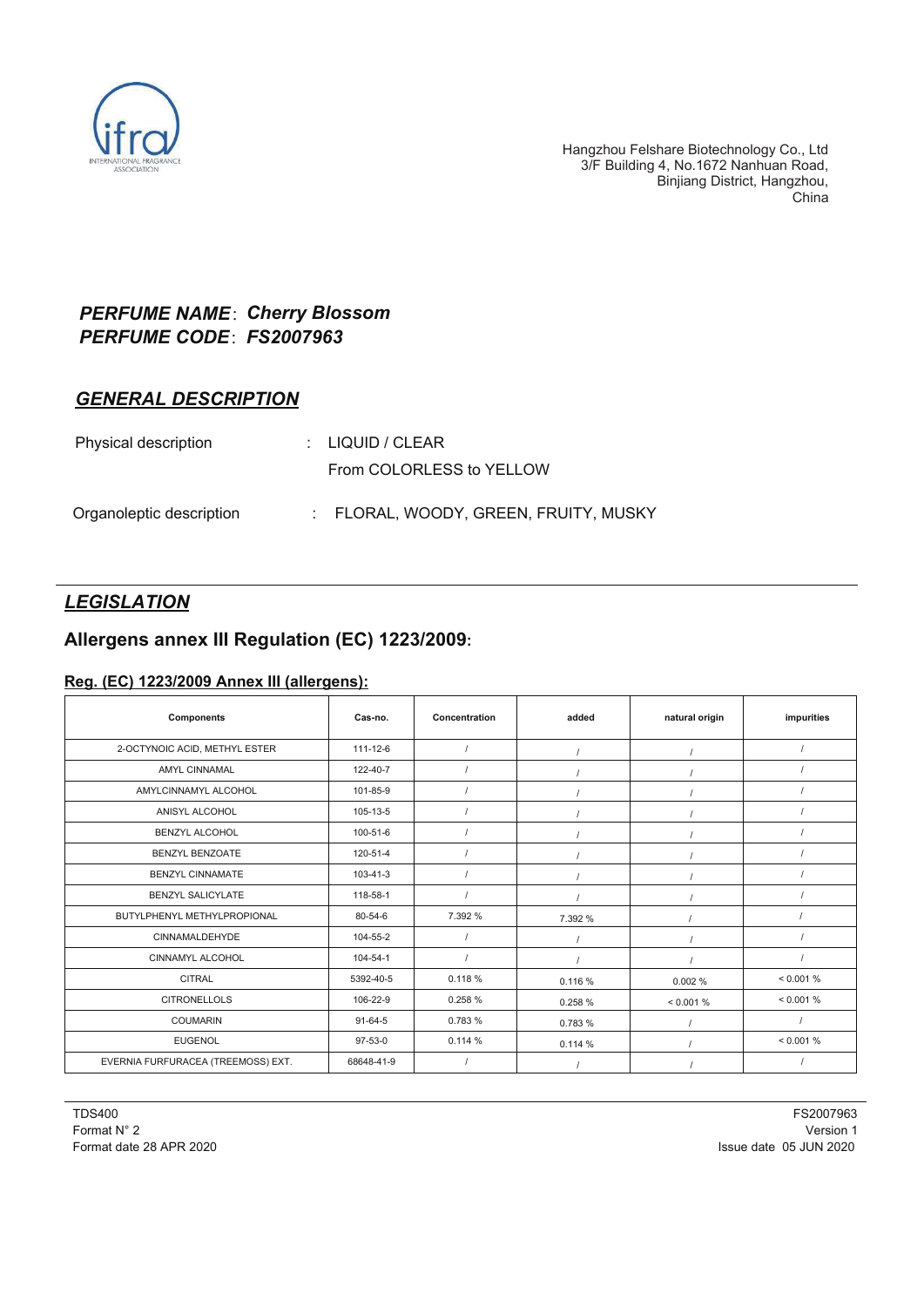

## *LEGISLATION*

| <b>Components</b>                | Cas-no.       | Concentration | added     | natural origin | impurities |
|----------------------------------|---------------|---------------|-----------|----------------|------------|
| EVERNIA PRUNASTRI (OAKMOSS) EXT. | 9000-50-4     |               |           |                |            |
| <b>FARNESOL</b>                  | 4602-84-0     |               |           |                |            |
| <b>GERANIOL</b>                  | 106-24-1      | 0.002%        | < 0.001 % | $< 0.001\%$    | 0.002%     |
| <b>HEXYL CINNAMAL</b>            | 101-86-0      | 4.337 %       | 4.337 %   |                | < 0.001 %  |
| HYDROXYCITRONELLAL               | 107-75-5      |               |           |                |            |
| <b>ISOEUGENOL</b>                | $97 - 54 - 1$ |               |           |                |            |
| <b>LIMONENES</b>                 | 138-86-3      | 1.151 %       | < 0.001 % | 1.148 %        | 0.003%     |
| <b>LINALOOL</b>                  | 78-70-6       | 6.437 %       | 6.431 %   | 0.007%         | < 0.001 %  |
| ALPHA-ISOMETHYL IONONE           | 127-51-5      |               |           |                |            |

## **WASHINGTON CONVENTION:**

Not applicable

# **China Safety and Technical Standards for Cosmetics:**

#### **Uses restrictions:**

FRAGRANCE APPLICATIONS CAT 1 (max : 25 %) CAT 2 (max : 25 %) CAT 3 CAT 3A (max : 25.56 %) CAT 3B (max : 25.56 %) CAT 3C (max : 25 %) CAT 3D (max : 25 %) CAT 4 CAT 4A (max : 25.56 %) CAT 4B (max : 25.56 %) CAT 4C (max : 25 %) CAT 4D (max : 25 %) CAT 5 (max : 25 %)

TDS400 Format N° 2 Format date 28 APR 2020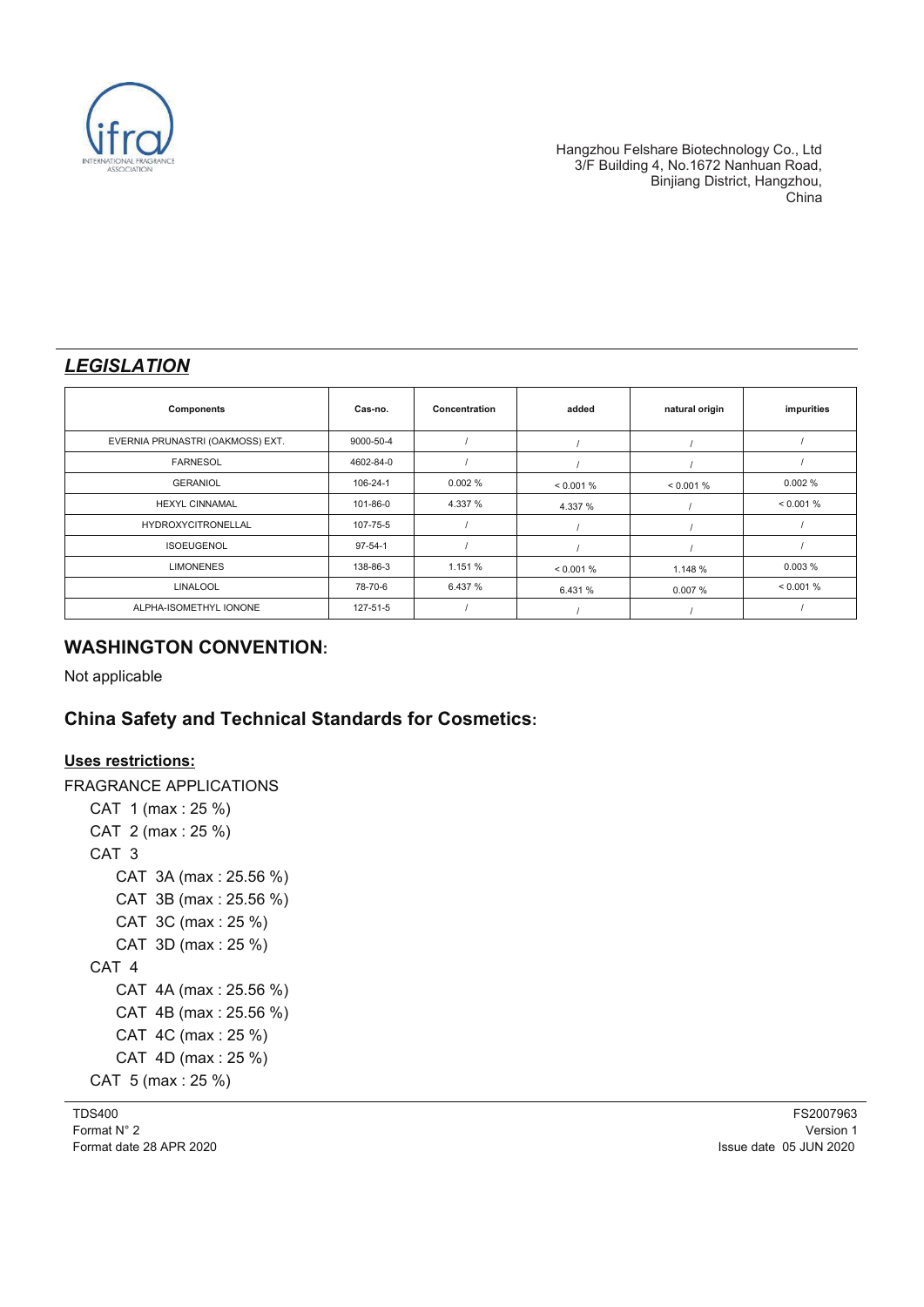

## *LEGISLATION*

#### CAT 6 tooth paste (max : 25 %)

 mouth wash (max : 25 %) CAT 7 CAT 7A (max : 25 %) CAT 7B (max : 25 %) CAT 8 CAT 8A (max : 25 %) CAT 8B (max : 25 %) CAT 9 CAT 9A (max : 25 %)

 CAT 9B (max : 25 %) CAT 9C (max : 25 %)

## **IFRA48th Amendment & GB/T 22731-2017 Fragrance Compound:**

For Cat 1 & 6, we only take into account the IFRA standards, please check the food grade status if needed. Methyl-N methylanthranylate is known for having the potential of forming nitrosamines in nitrosating systems

### **Uses restrictions:**

FRAGRANCE APPLICATIONS CAT 1 (max : 1.62 %) CAT 2 (max : 2.02 %) CAT 3 CAT 3A (max : 8.38 %) CAT 3B (max : 8.38 %) CAT 3C (max : 8.38 %) CAT 3D (max : 8.38 %) CAT 4 CAT 4A (max : 25.16 %) CAT 4B (max : 25.16 %) CAT 4C (max : 25 %) CAT 4D (max : 25 %)

TDS400 Format N° 2 Format date 28 APR 2020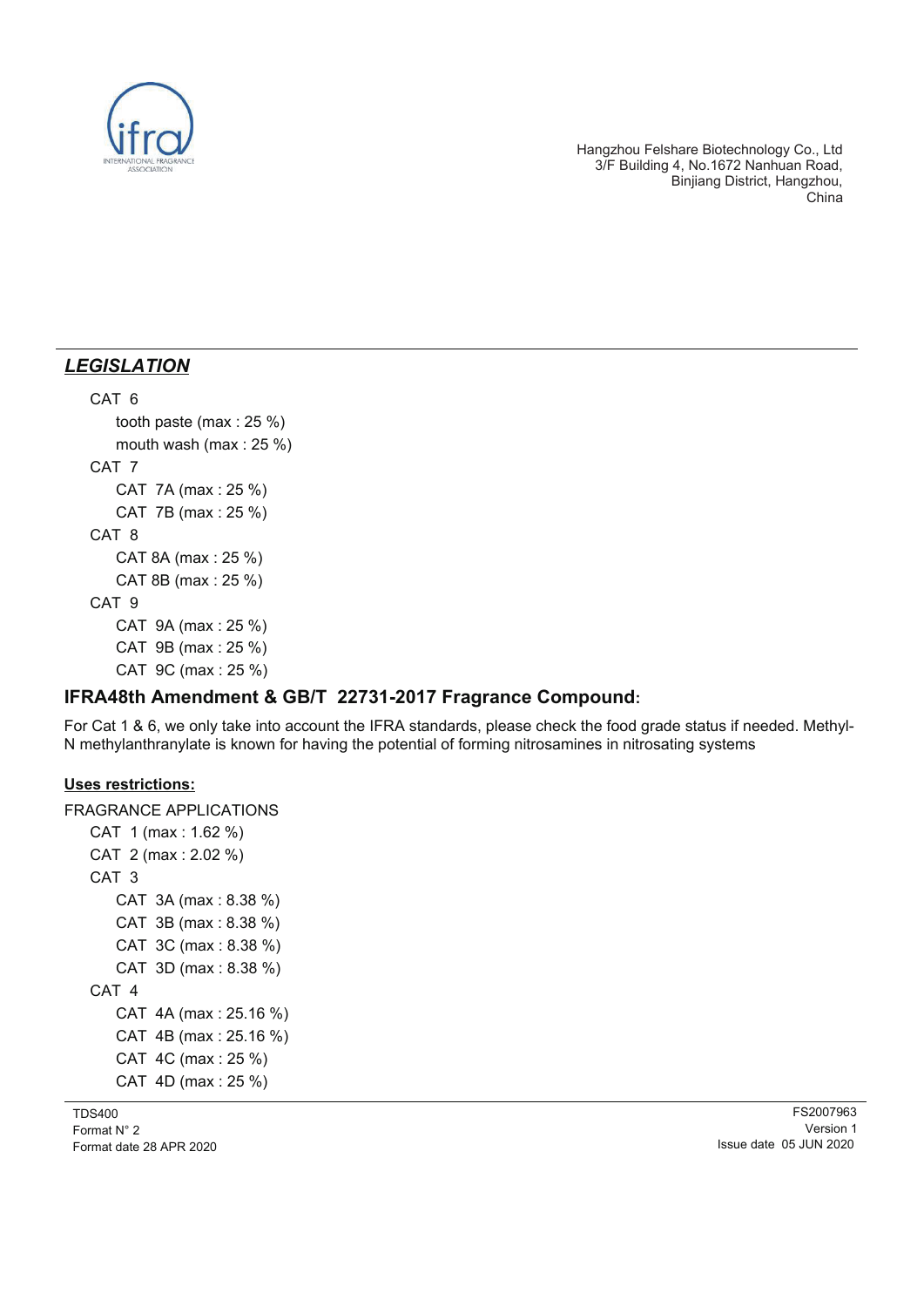

### *LEGISLATION*

```
 CAT 5 (max : 13.25 %)
CAT 6
   tooth paste (max : 25 %)
   mouth wash (max : 25 %)
CAT 7
   CAT 7A (max : 4.19 %)
   CAT 7B (max : 4.19 %)
CAT 8
   CAT 8A (max : 8.52 %)
   CAT 8B (max : 8.52 %)
CAT 9
   CAT 9A (max : 21.31 %)
   CAT 9B (max : 21.31 %)
   CAT 9C
      AIR FRESHENER SPRAY (max : 21.31 %)
      CAT 9C OTHERS (max : 21.31 %)
CAT 10
   CAT 10A (max : 10.65 %)
   CAT 10B (max : 10.65 %)
CAT 11
   CANDLE (max : 100 %)
   CAR AIR FRESHENER (max : 100 %)
   PLUGIN (max : 100 %)
   OTHERS (max : 100 %)
```
### **Limited ingredient IFRA:**

| Components                                           | Cas-no.       | concentration |
|------------------------------------------------------|---------------|---------------|
| BUTYLPHENYL METHYLPROPIONAL                          | $80 - 54 - 6$ | 7.392 %       |
| BENZENEPROPANAL, 3-(1,1-DIMETHYLETHYL)-A-<br>METHYL- | 62518-65-4    | 0.008%        |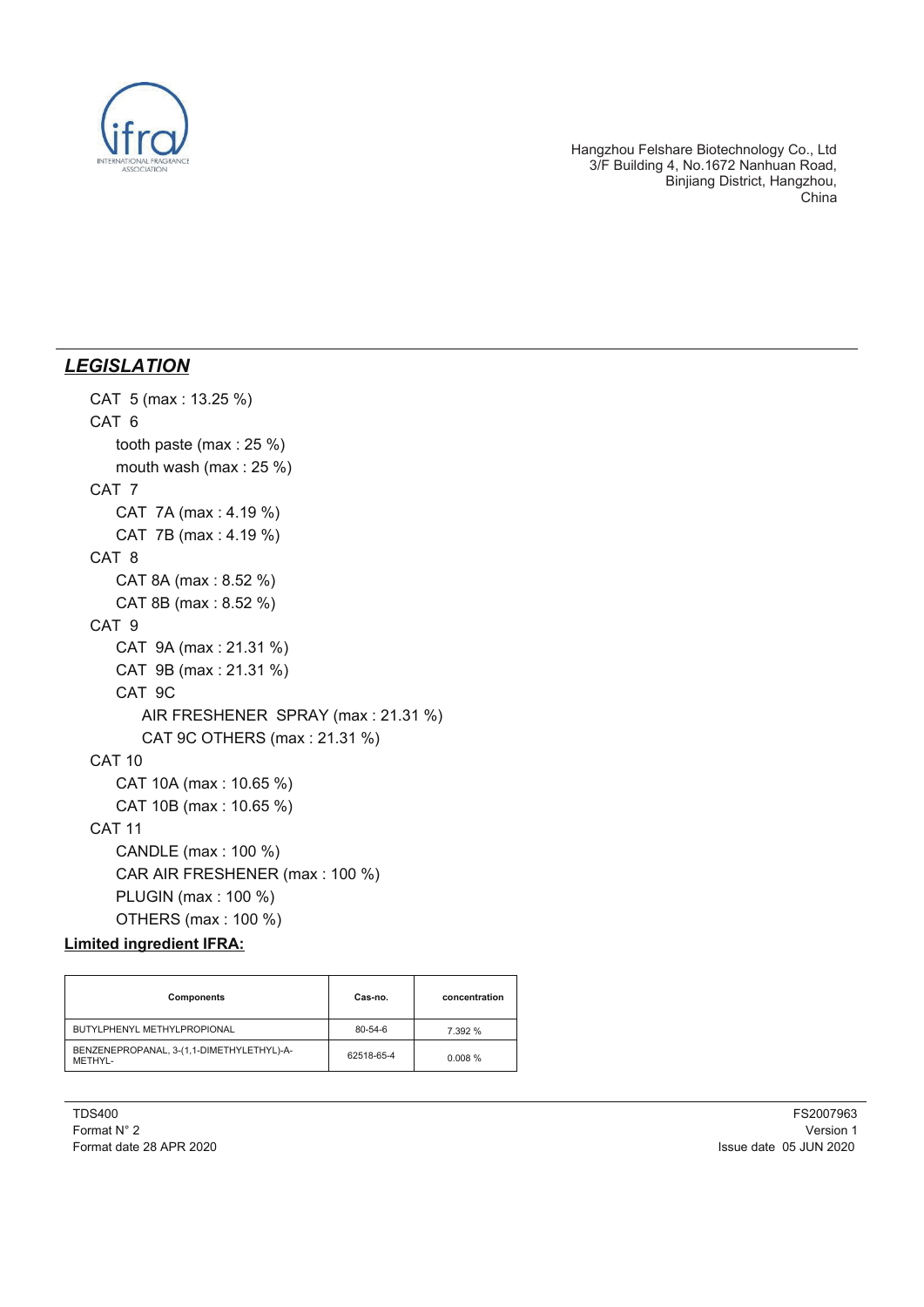

## *LEGISLATION*

| <b>Components</b>                   | Cas-no.        | concentration |
|-------------------------------------|----------------|---------------|
| <b>CARVONES</b>                     | $99-49-0$      | 0.002%        |
| CITRAL + GERANIAL + NERAL           | Not Applicable | 0.118%        |
| <b>CITRONELLOLS</b>                 | 106-22-9       | 0.258 %       |
| <b>COUMARIN</b>                     | $91 - 64 - 5$  | 0.783 %       |
| DIMETHYL CYCLOHEXENE CARBOXALDEHYDE | Not Applicable | 0.174%        |
| <b>EUGENOL</b>                      | 97-53-0        | 0.114%        |
| <b>GERANIOL</b>                     | 106-24-1       | 0.002%        |
| <b>HEXYL CINNAMAL</b>               | 101-86-0       | 4.337 %       |
| OCTAHYDRO TETRAMETHYL ACETONAPHTONE | 54464-57-2     | 23.455 %      |
| <b>ROSE KETONES</b>                 | Not Applicable | 0.079%        |
| TRIMETHYL CYCLOHEXENE CARBOXALDEHYD | 1335-66-6      | 0.007%        |

#### **Limited Phototox Ingredients IFRA:**

/

## **OTHER INFORMATION FOR FRAGRANCE COMPOSITIONS:**

#### **Alkyl phenol ethoxilated (C8 and C9):**

/

#### **Antioxidants:**

| <b>Components</b>          | Cas-no.    | concentration |
|----------------------------|------------|---------------|
| BUTYLATED HYDROXYTOLUENE   | 128-37-0   | 0.006%        |
| TERTIARY-BUTYLHYDROQUINONE | 1948-33-0  | 0.011%        |
| DL-ALPHA TOCOPHEROL        | 10191-41-0 | 0.031%        |

#### **Camphor - Menthol - Eucalyptol:**

| Components     | Cas-no. | Concentration | added | natural origin | impurities |
|----------------|---------|---------------|-------|----------------|------------|
| <b>CAMPHOR</b> | 76-22-2 |               |       |                |            |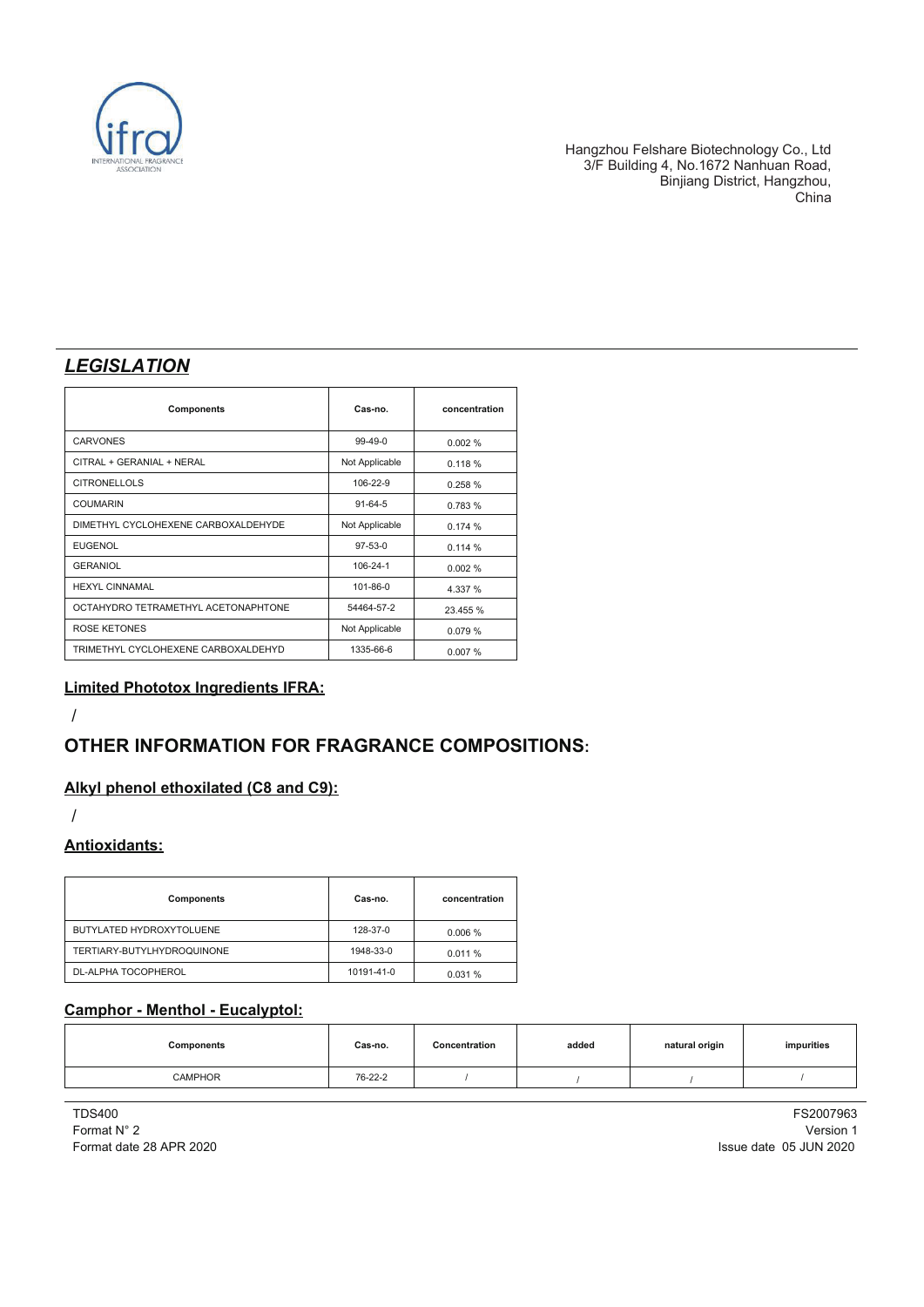

## *LEGISLATION*

| Components        | Cas-no.  | Concentration | added | natural origin | impurities |
|-------------------|----------|---------------|-------|----------------|------------|
| <b>EUCALYPTOL</b> | 470-82-6 |               |       |                |            |
| <b>MENTHOL</b>    | 89-78-1  |               |       |                |            |

#### **CMR 1A according to regulation (EC) N°1272/2008, Annex. VI as amended:**

/

### **CMR 1B according to regulation (EC) N°1272/2008, Annex. VI as amended:**

/

### **CMR 2 according to regulation (EC) N°1272/2008, Annex. VI as amended:**

/

**CMR 2 according to regulation (EC) N°1272/2008, Annex. VI as amended with positive opinion from SCCS:** /

### **CMR 1A self-classified according to IOFI/IFRA Labeling manual and/or supplier data:**

/

### **CMR 1B self-classified according to IOFI/IFRA Labeling manual and/or supplier data:**

| Components                                           | Cas-no.    | Concentration | added | natural origin | impurities |
|------------------------------------------------------|------------|---------------|-------|----------------|------------|
| BENZENEPROPANAL, 3-(1,1-DIMETHYLETHYL)-A-<br>METHYL- | 62518-65-4 | 0.008%        |       |                | 0.008%     |

#### **CMR 2 self-classified according to IOFI/IFRA Labeling manual and/or supplier data:**

| Components                  | Cas-no. | Concentration | added       | natural origin | impurities |
|-----------------------------|---------|---------------|-------------|----------------|------------|
| BUTYLPHENYL METHYLPROPIONAL | 80-54-6 | 7.392 %       | 7.392 %     |                |            |
| <b>GAMMA TERPINENE</b>      | 99-85-4 | 0.106%        | 0.1%        | 0.006%         |            |
| PARACYMENE                  | 99-87-6 | 0.003%        | $< 0.001\%$ | 0.002%         | 0.002%     |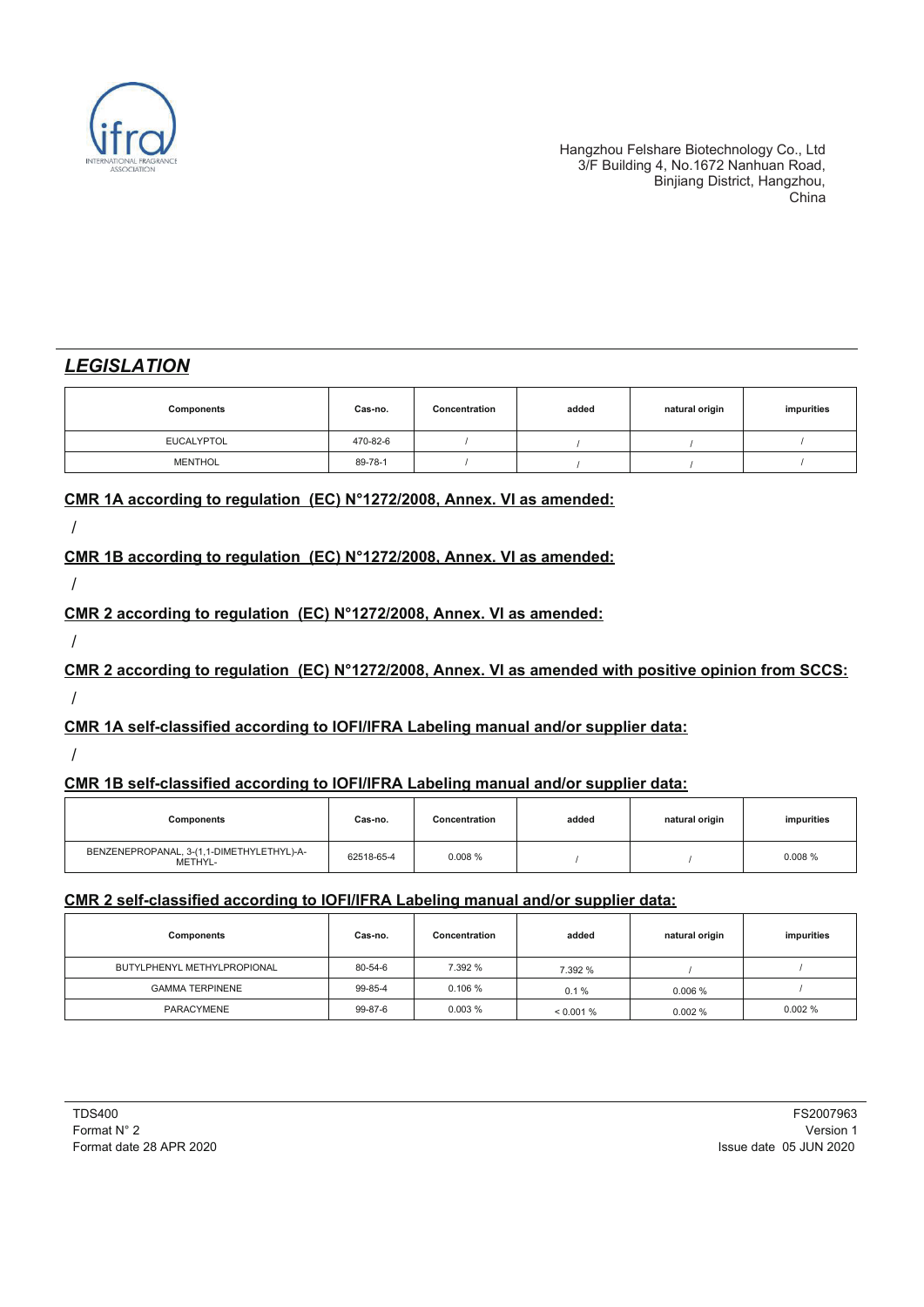

## *LEGISLATION*

#### **Formaldehyde and Formaldehyde donors (used as such):**

/

### **E and P series Glycol Ether:**

/

### **Halogenated organic ingredients:**

/

#### **Macrocyclic musks:**

| Components          | Cas-no.  | concentration |
|---------------------|----------|---------------|
| ETHYLENE BRASSYLATE | 105-95-3 | 3.739 %       |

#### **Nitro musks:**

/

### **Polycyclic musks:**

| Components  | Cas-no.   | concentration |
|-------------|-----------|---------------|
| <b>HHCB</b> | 1222-05-5 | 12.609 %      |

### **Phthalates (used as such):**

| Components        | Cas-no. | concentration |
|-------------------|---------|---------------|
| DIETHYL PHTHALATE | 84-66-2 | 19.74 %       |

### **Substances of Very High Concern (listed on the so-called "candidate list" as published on ECHA website):**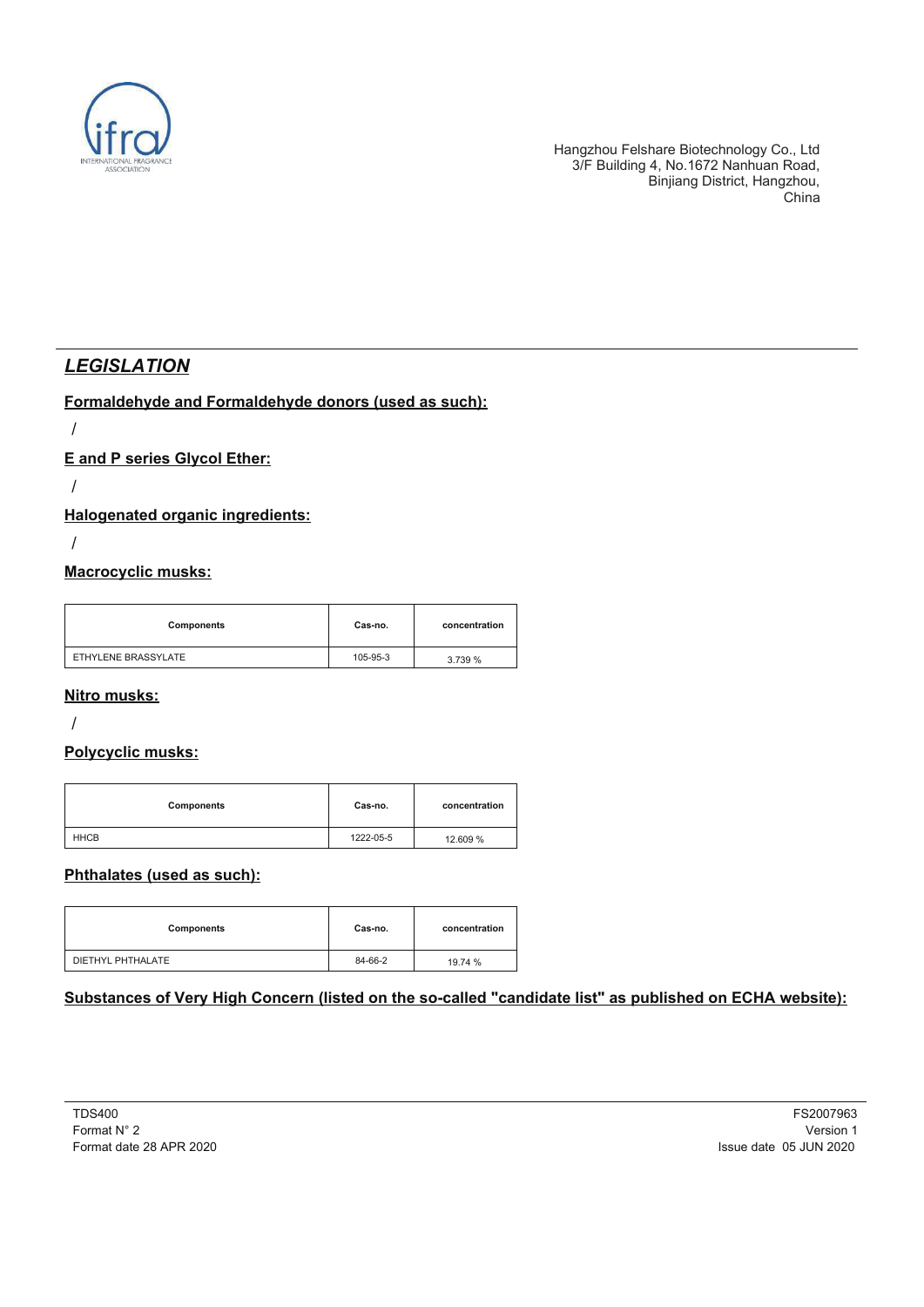

## *LEGISLATION*

| Components                   | Cas-no.     | concentration |
|------------------------------|-------------|---------------|
| UNSATURATED ALICYCLIC ACETAL | 117933-89-8 | 0.087%        |

#### **Swiss Ordonnance OCOV 814.018:**

| Components       | Cas-no.  | concentration |
|------------------|----------|---------------|
| <b>LIMONENES</b> | 138-86-3 | 1.151 %       |

## **PERFUME COMPOUND:**

Do not ingest as such. Restricted use.

## *PHYSICO-CHEMICAL DATA*

| Specific gravity 20/20°C | $0.989$ / $0.999$     |
|--------------------------|-----------------------|
| Flash point °C           | : >100 °C (212°F)     |
| Refractive index at 20°C | $\cdot$ 1.491 / 1.501 |